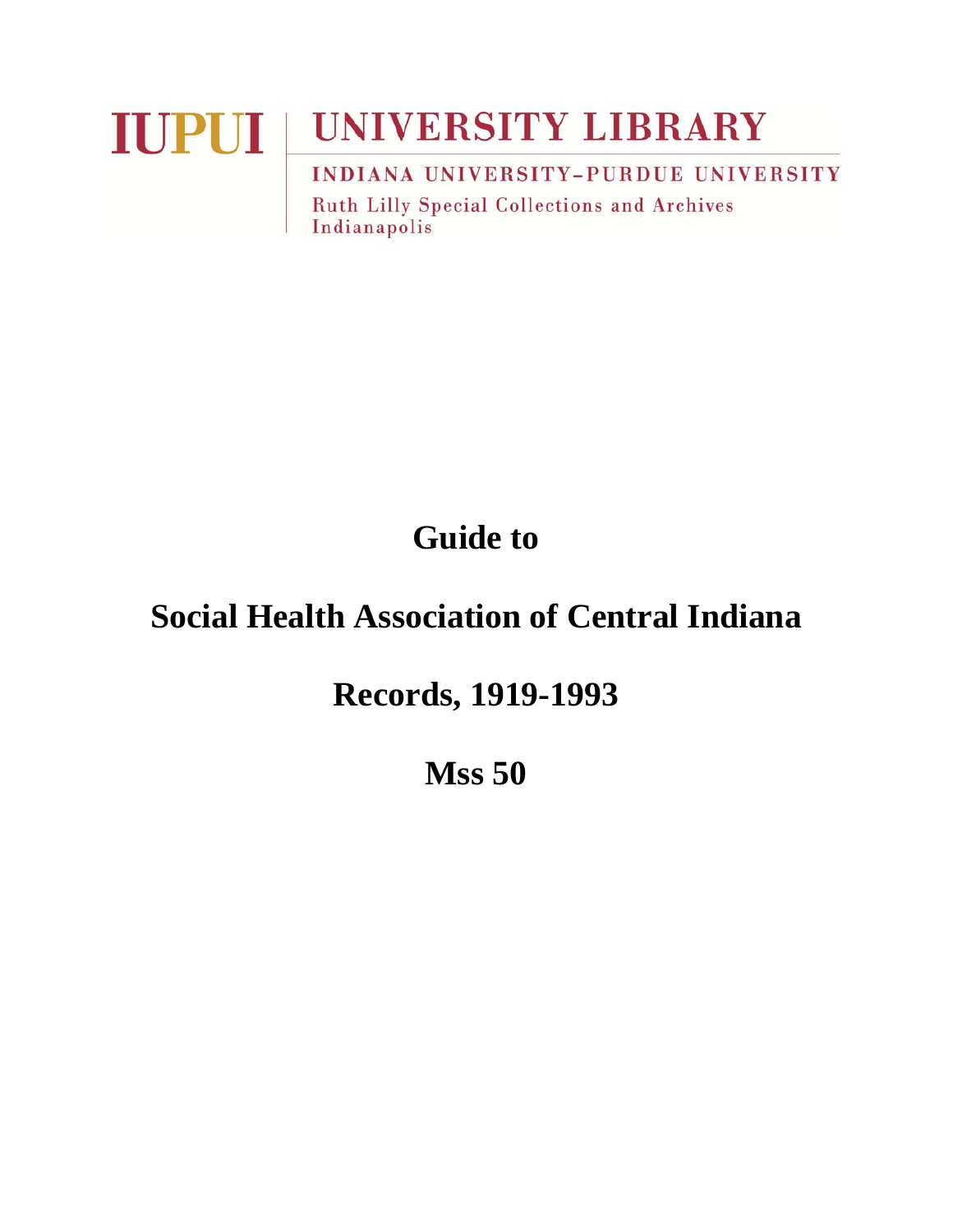### **Social Health Association of Central Indiana Records, 1919-1993 Mss 50 2.4 c.f (6 document boxes)**

## **ABSTRACT**

The Social Health Association of Central Indiana began as the Anti-Syphilis League of Indiana in 1938. Its purpose was to eradicate venereal diseases, particularly syphilis and gonorrhea, and the conditions which contributed to its proliferation. In 1939, the name was changed to the Indiana Social Hygiene Association. In 1943, their mission included the eradication of venereal diseases; the battle against prostitution and sexual delinquency; the promotion of sex education and appropriate sexual behavior; and the support of family and marriage relations. As the organization's focus evolved, it underwent a name change to the Social Health Association of Indianapolis and Marion County, and in the 1960s, became more involved in sex education, developing materials for elementary and secondary schools and education professionals. In 1976, the name changed to the Social Health Association of Central Indiana as it began to develop programs for areas outside of Marion County.

The collection consist of board of directors and some committee minutes, financial records, correspondence and news clippings, educational program materials, sex education plans for Pike Township, scrapbooks, photographs, and audio materials including class instruction, advertisements and radio broadcasts.

### **ACCESS**

This collection is open to the public without restriction. The copyright law of the United States (Title 17, United States Code) govern the making of photocopies or other reproductions of copyrighted material.

#### **PREFERRED CITATION**

Cite as: Social Health Association of Central Indiana Records, 1919-1993, Ruth Lilly Special Collections and Archives, IUPUI University Library, Indiana University Purdue University Indianapolis.

## **ACQUISITION**

Presented by Social Health Association of Central Indiana, 1995. Processed by Brenda L. Burk, October, 2004.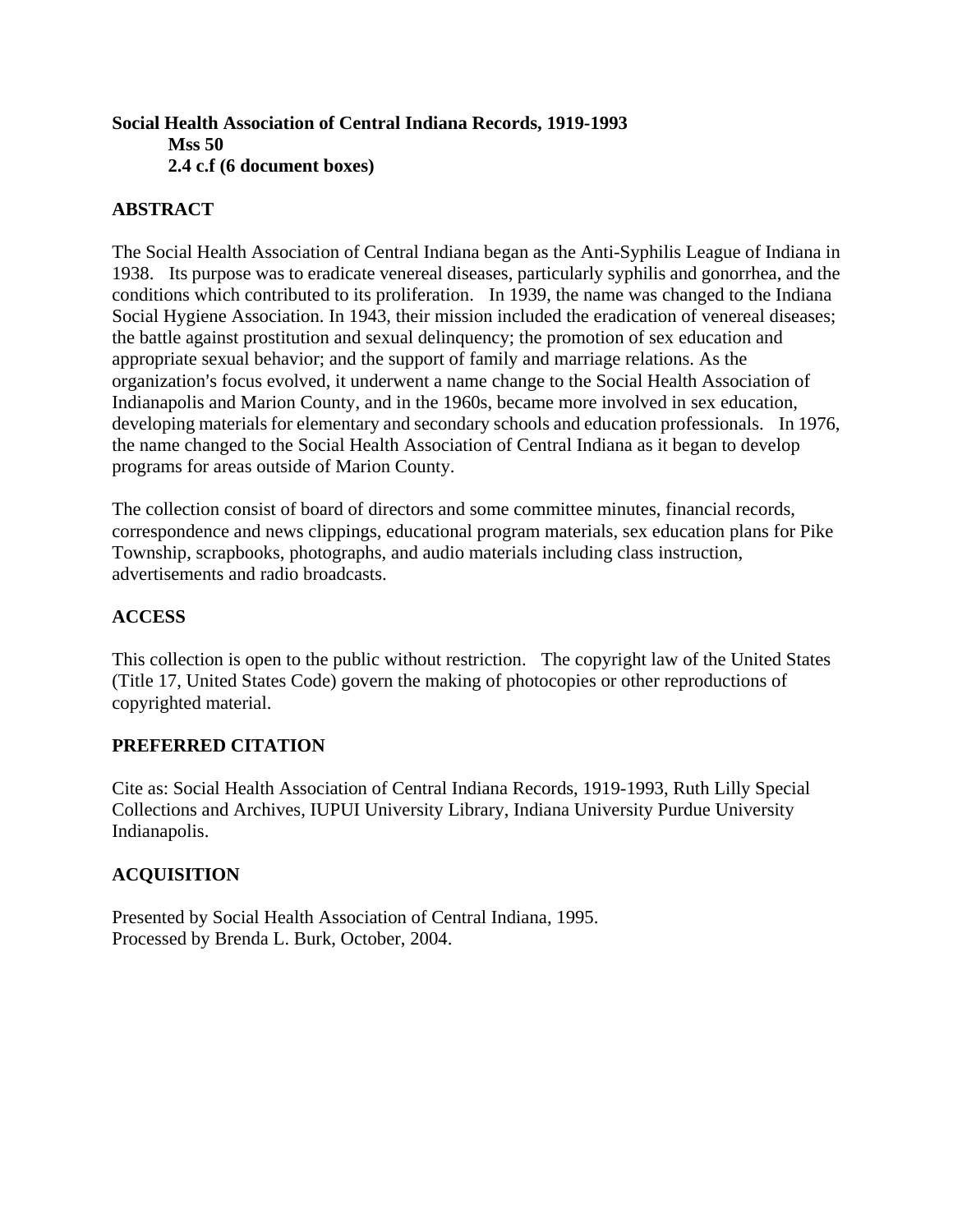#### **HISTORICAL NOTE**

The Social Health Association of Central Indiana began as the Anti-Syphilis League of Indiana, an organization created by Lydia Woollen Ritchey and Nell Herrington of Indianapolis, who responded to the American Social Health Association's call for community education. Both women were active in local women's organizations, first by assisting infected women to get to the City Hospital Clinics and, then more broadly, in educating the public about venereal disease. While they were able to attract board members from fairly prominent places around Indiana, the name and subject matter hindered the organization's ability to raise funds. Thus, in 1939, the organization changed its name to the Indiana Social Hygiene Association (ISHA).

In effect, the ISHA served as a coordinator between education professionals, political and legal authorities, and the medical professionals. In this way, it could accomplish its mission which included: the eradication of venereal diseases through educating the public about the subject and about appropriate and inappropriate sexual behavior; ridding society of prostitution and vice, which contributed to the proliferation of sexually-transmitted diseases; and controlling the spread of the diseases with up-to-date medical knowledge.

In 1942, the ISHA again changed its name because of its difficulty in raising funds-this time community foundations such as the Indianapolis Foundation and the Indianapolis Community Fund questioned the state-wide focus of the organization. Thus, the name was changed to the Indianapolis Social Hygiene Association. With the funding it received from the Indianapolis Community Fund, the Indianapolis Social Health Association was firmly established as a formal social agency. Between 1943 and 1960, almost the entire funding for the organization came from the Indianapolis Community Fund.

In 1943, the organization hired Roberta West Nicholson as executive director and began to operate out of the Indianapolis Public Health. Under Nicholson's leadership for the next seventeen years, the Indianapolis Social Hygiene Association's educational efforts continued. In 1944, the Indianapolis Social Hygiene Association purchased the Public Health Center, which treated individuals with venereal disease. Its mission was further defined as battling "commercialized" prostitution, which was considered a criminal activity and sex delinquency (minors involved in sexual activity), promoting sound knowledge of sex and high standards of conduct in matters of sex, and working towards protecting and improving the institution of marriage and the family. Indianapolis Social Hygiene Association's board members during this time period represented the medical profession, business and government, and the social service sector. The organization coordinated the efforts of each of these groups to achieve its goals.

By 1945, however, with the introduction of penicillin to treat venereal disease, the numbers of cases declined and the organization began to focus on education. Also between 1946 and 1954, some members of the organization believed that the battle against venereal disease had to be taken state-wide and they established the Indiana Social Hygiene Association, with the support of the Indiana Tuberculosis Association (ITA). With a three-year grant and office space from the ITA, the Indiana Social Hygiene Association established six regional offices around the state. This state-wide organization was dissolved in 1954 after the death of Murray Auerbach, director of the ITA, and because of the decline in venereal disease rates and low public support for the issue. By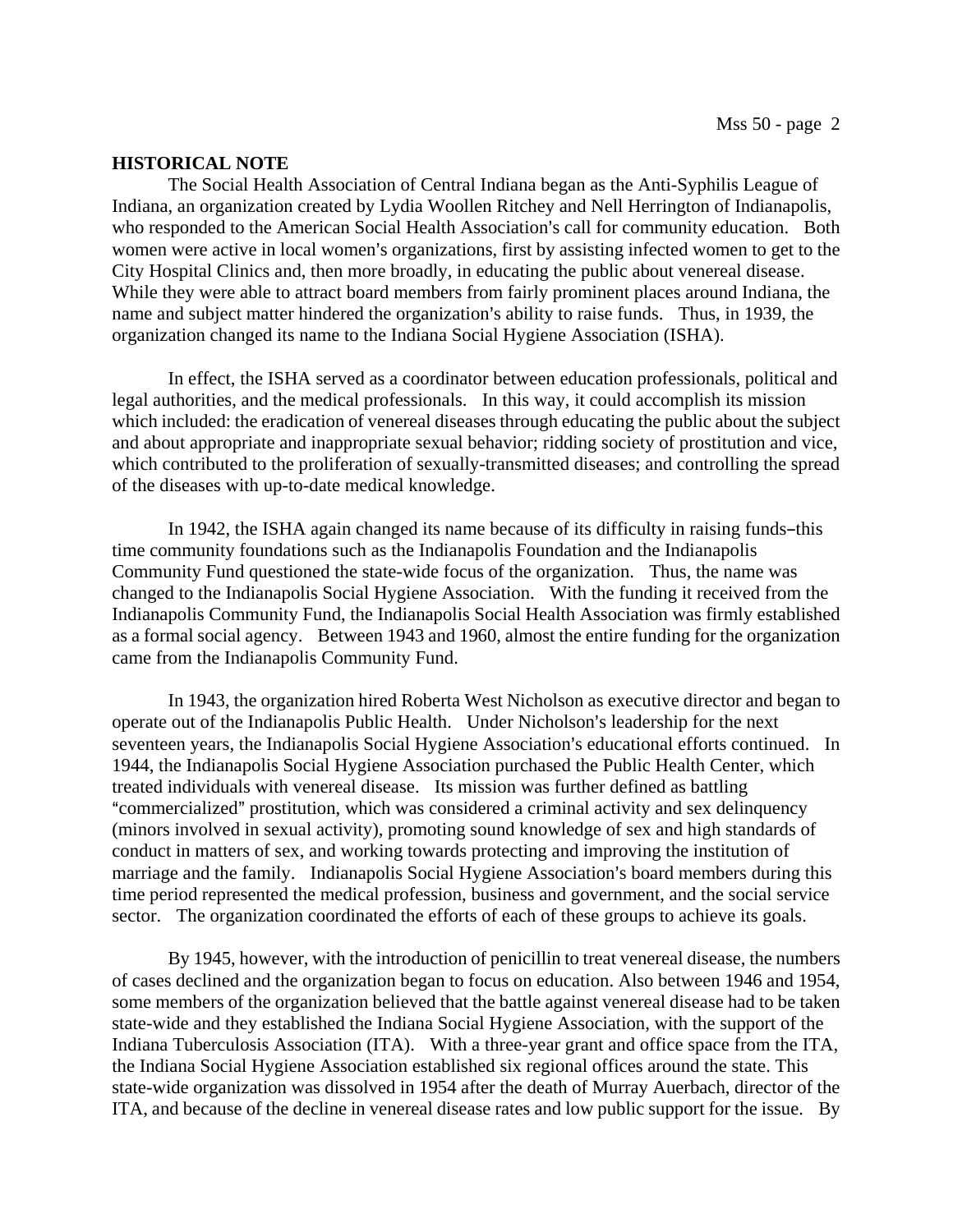1947, the Indianapolis Social Hygiene Association was targeting health-care and education professionals, as well as the general public (particularly parents), with workshops.

Two years later, the demand for education was so intense that Nicholson, the only staff person with the organization, established a training course to prepare others to lead such workshops. The organization's firm belief in the importance of family life education led to the introduction of 'Family Living' classes at several high schools to target youth directly. The organization also moved into the lower grades with the 1949 showing of a new sex education film to sixth-eighth grade students. During this time period, the organization adapted to society and community changes by shifting its primary goal to strengthening family life, focusing on education for successful marriages and responsible parenthood. While the fight against venereal disease did not end, they sought to help community agencies working to hold families together and emphasized a "wholesome community life." The Public Health Center was closed in 1953 and a number of agencies established to combat venereal disease were discontinued or disbanded. By the end of the 1950s, as the Indianapolis Department of Public Health began to report a steady increase in venereal disease among young people, ISHA continued its outreach educational programs, targeting the young at earlier ages and in a more consistent manner. Sex education, however, particularly with children and in the school system, generated much controversy.

The 1960s began with the resignation of Nicholson, the selection of Elizabeth Noland Jackson as her replacement, and a name change to the Indianapolis Social Health Association (SHA); by 1962 it was known as the Social Health Association of Indianapolis and Marion County. Elizabeth Jackson, who was trained as a sex education teacher, and the SHA began to develop a systematic approach to sex education for the public as well as the school system. In 1965, Pike Township with the SHA consulting, established a formal sex education plan for children beginning in the first grade. By 1969, SHA was embroiled in the controversy and litigation that followed. In 1970, however, the four Pike Township parents, who began the litigation dropped the lawsuit at the suggestion of Judge John E. Sedwick, who was presiding over the case. Since the school system revised the sex education plan each year, Judge Sedwick explained that he would be ruling on a plan (1969 plan) that no longer existed. The suit was dismissed.

The focus of SHA continued to be sex education as a way to promote stable family life in the 1970s through the 1990s. Jackson resigned in 1974, and as the organization developed programs that went beyond Marion County, the name was changed, in 1976, to the Social Health Association of Central Indiana to reflect its expansion. Between the 1970s and 1990s, Mary Hall Bond, Linda Weiland, and Nancy Haskell served as executive directors. The rise in teen-age pregnancies and the rising publicity about herpes and AIDS served to clarify SHA's focus and concentration on providing sex education within Central Indiana.

#### **REFERENCES**

Young, Noraleen A., "To Protect and Improve the Institution of Marriage and the Family," The Social Health Association of Central Indiana, Fifty Years of Continuous Service," (SHA, 1993).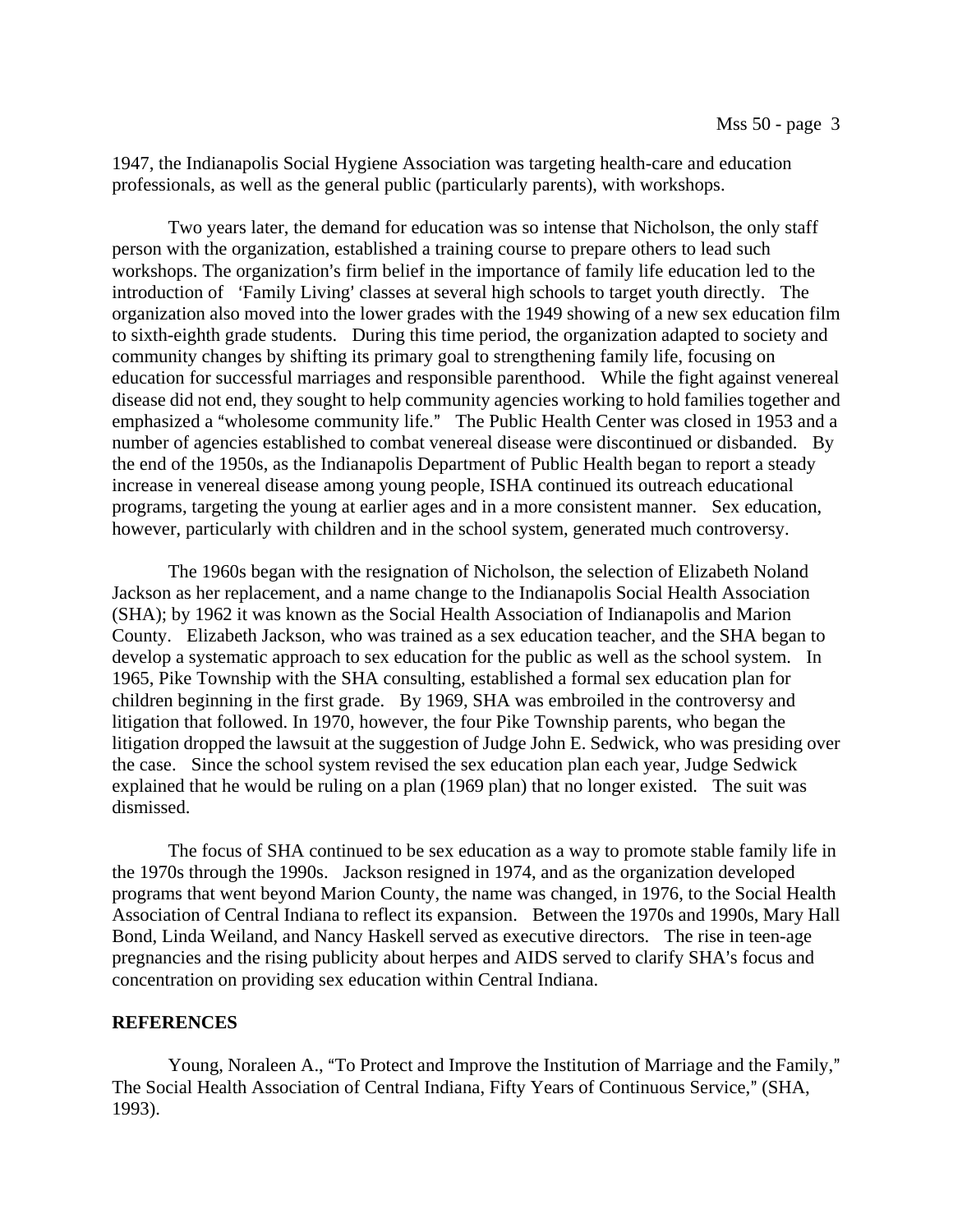#### **RELATED MATERIALS**

Oral Histories of Roberta West Nicholson and Helen Daniels located in the Manuscript Section, Indian Division, Indiana State Library; Social Health Association of Central Indiana.

#### **SCOPE AND CONTENT NOTE**

The collection consists of the papers of the Social Hygiene Association of Central Indiana from 1919-1993. There are few records before 1938 and after 1975. The bulk of the collection consists of administrative records and clippings from the 1940s - 1990s. The collection does not contain any patient information from the Public Health Center nor any personal papers of the directors.

The Board Of Directors Records, 1939-1983, contains mainly of an incomplete set of board minutes from 1939-1956. The level of detail also varies within the board minutes. There are only rough copies of minutes between 1943 and May 1945. The SHA's constitution and by-laws of 1948 and a 1983 revised edition can also be found in this sereis. The Annual Reports, 1946, 1954, 1956-1959, 1962-1966, 1968-1969, 1971, 1973-1975, while incomplete, gives a good summary of the activities and accomplishments of the organization.

Administrative Records, 1944-1991, contains correspondence from 1944-1951, 1958, and 1969-1985. Lectures, lecture notes, and articles written by Roberta Nicholson, Elizabeth Jackson and George W. Bowman can also be found in these records. More information about Nicholson, Jackson, and Mary Hall Bond (executive director, 1974-1986) can be found in the news clippings. The administrative records also contains histories of the association, along with a copy of the Noraleen Young's published history of the organization. Some correspondence and the financial records are included but are quite sparadic in documenting the activities of the organization. The scrapbooks and the newspaper clippings will give more information about their programming.

The Pike Township Records, 1967-1970, contains the materials used in the development of the sex education plan for use in the Pike Township schools. These records include surveys, completed plans for 1967-1970, and papers and correspondence from the parent advisory committee between 1967-1969. These records also includes the litigation from the lawsuit filed by several Pike Township parents. There are also numerous news clippings about the sex education programs in Pike Township and similar controversies in other states in News Clippings (1960s & 1970s), and in the Scrapbook Records.

The Program Records contains educational materials that were distributed to conference/workshop participants for several years, as well as materials used in specific workshops. Many of these files, 1969-1985, deal with aiding schools in creating sex education programs or aiding parents in discussing the topic with their children. This includes sample programs and brochures, program lists for several years, sex education packets that were used in programs, video and written material sold or loaned by the SHA, samples of student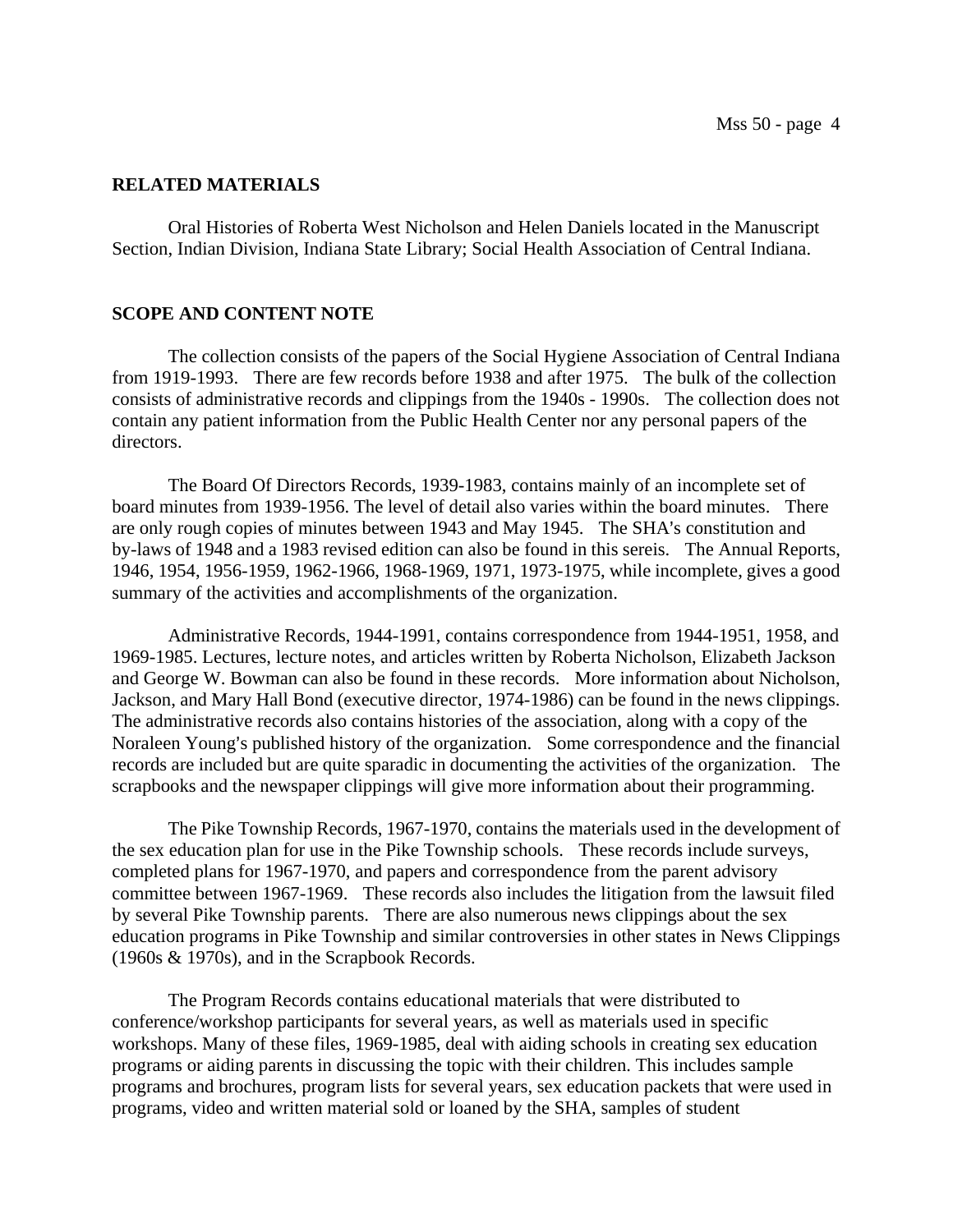questionnaires, and a "Do-It-Yourself At Home" Sex Education Flash Cards set. In addition, there are specific educational materials used in workshops held at Butler University, Indiana University, and IUPUI, more general materials used in participants' packets for other workshops, and a few materials from older workshops. Workshop materials were designed for the needs of the participants and included materials prepared for children, parents, and education professionals.

The Publications Records includes two copies of the *Social Health News*, a newsletter published by the American Health Association; the copies are from 1957 and 1967.

The News Clippings Records give an excellent chronology of the issues and work of the organization. There is a short article on Lydia Woollen (Ritchey) in the 1940s folder, as well as clippings detailing attempts to fight prostitution. The 1950s clippings contains four of a five- part "Betty Logan Special" series entitled "Let's Be Practical About Sex Education," indicating the need for sex education in the school system. The 1960s folder chronicles the controversy over sex education mainly in Indiana, but also nation-wide and illustrates what a few other states were doing in terms of sex education. The 1970s clippings show the shift towards teen pregnancies and the promotion of family life, and the continuing school sex education controversy. The 1980s and 1990s folders are sparser; the 1980s folder contains a long article on Roberta West Nicholson and Mary Hall Bond.

The Scrapbooks Records consists of the contents from scrapbooks from 1964, ca. 1960s, and 1971. The assembler of these scrapbooks is unknown. There is one large scrapbook titled "National Publicity, Sex Education Controversy, 1967-1970-1971-1972." It was compiled by the Social Health Association of Indianapolis and Marion County and contains clippings from national newspapers.

The Photographs Records contains photographs of events and individuals including Mrs. Roberta Nicholson, Mrs. Elizabeth N. Jackson, and Dr. George Bowman.

The Audio Materials Records contains 27 reel-to-reel tapes consisting of advertisements, radio broadcasts and class instruction.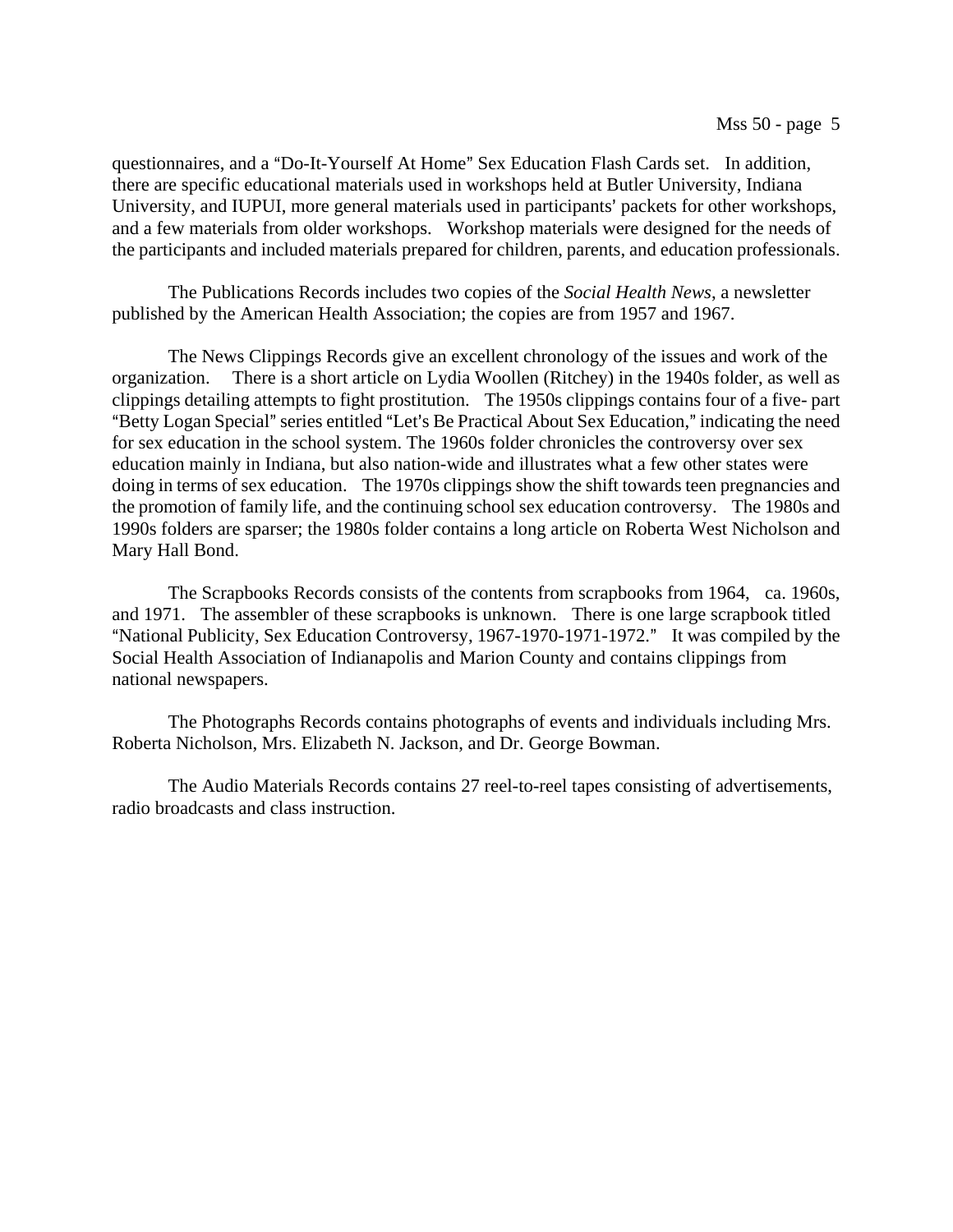## **SERIES LIST**

| <b>CONTENTS</b>                                            | <b>BOX</b>     | <b>FOLDER</b>  |
|------------------------------------------------------------|----------------|----------------|
| Board of Directors Records, 1939-1983                      |                |                |
| Annual Reports 1946-1954, 1956-1959, 1962-1966,            | 1              | 1              |
| 1968-1969, 1971, 1973-1975, 1980                           |                |                |
| Constitution and By-Laws, 1948, 1983                       | 1              | $\mathbf{2}$   |
| Correspondence, 1948-1950, 1965                            | $\mathbf{1}$   | 3              |
| Minutes, 1939-1947, 1950-1956                              | 1              | $4 - 5$        |
| Name Change Questionnaire Responses, 1949                  | 1              | 6              |
| Administrative Records, 1944-1991                          |                |                |
| American Social Hygiene Association Materials, 1919-1920   | 1              | 7              |
| Advisory Committee To Indiana State Superintendent of      | $\mathbf{1}$   | 8              |
| Public Instruction, 1970                                   |                |                |
| Conference-Organize State Social Hygiene Association, 1947 | $\mathbf{1}$   | 9              |
| Contests and Awards, 1951, 1954, 1963, 1972                | 1              | 10             |
| Correspondence, 1944-1951, 1958, 1969-1985                 | 1              | $11 - 12$      |
| Financial Statements, 1947-1949, 1954-1955, 1957,          | 1              | 13             |
| 1972-1973                                                  |                |                |
| Histories, 1944-1991                                       | 1              | 14             |
| Lectures, Articles, Lecture Notes, 1946, n.d.              | $\mathbf{1}$   | 15             |
| Personnel Resource List by County, [1949]                  | 1              | 16             |
| Pike Plan Records, 1966-1975                               |                |                |
| School Plans, 1966-1970                                    | $\overline{2}$ | $\mathbf{1}$   |
| Parent Advisory Committee & Correspondence, 1967-1969      | $\mathbf{2}$   | $\overline{c}$ |
| Pike Plan Surveys, 1967-1969                               | $\overline{2}$ | 3              |
| Indiana School Health Education Survey, 1975               | $\overline{2}$ | $\overline{4}$ |
| Litigation: Lawsuit with Pike Township, 1969-1970          | $\overline{2}$ | 5              |
| Program Records, 1962-1985                                 |                |                |
| Butler University Workshops, 1976, 1979                    | $\overline{c}$ | $6 - 7$        |
| "Do-It-Yourself At Home" Sex Education Flash Cards, n.d.   | $\mathbf{2}$   | 8              |
| Indiana University Workshops, 1962, 1978                   | $\overline{2}$ | $9-10$         |
| Indiana University-Purdue University, Indianapolis         | $\overline{2}$ | 11-12          |
| Workshops, 1981, 1982                                      |                |                |
| Materials for Workshop Participants' Packets, [1970s]      | 2              | 13             |
| Materials for Sale or Loan, n.d.                           | $\overline{2}$ | 14             |
| Miscellaneous Workshops and Events, 1947, 1950, 1983       | $\overline{2}$ | 15             |
| Modern Sex Education and Teacher's Guide, 1967, 1972       | 3              | 1              |
| Programs and Brochures (Samples), 1970-1983                | $\mathfrak{Z}$ | $\overline{2}$ |
| Program Lists 1969, 1973-1974                              | 3              | 3              |
| Sex Education Packets, 1982-1983, 1985                     | 3              | $4 - 5$        |
| Student Questionnaires, 1968, n.d.                         | 3              | 6              |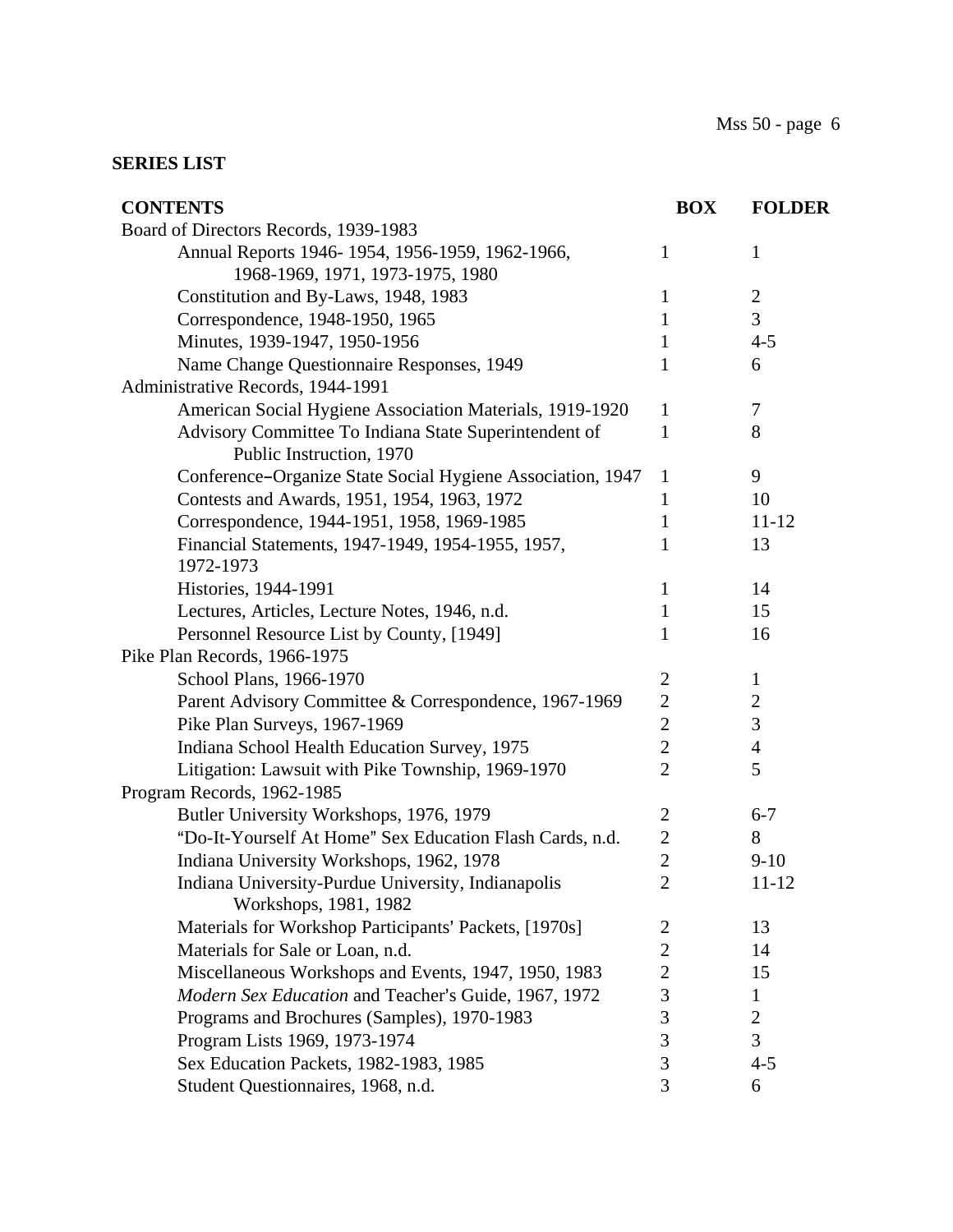Mss 50 - page 7

| <b>CONTENTS</b>                                                                                                                                                     | <b>BOX</b>     | <b>FOLDER</b>  |
|---------------------------------------------------------------------------------------------------------------------------------------------------------------------|----------------|----------------|
| Publications                                                                                                                                                        |                |                |
| Social Health News, January 1957, December 1967                                                                                                                     | 3              | $\tau$         |
| "To Protect and Improve the Institution of Marriage and the<br>Family." The Social Health Association of Central<br>Indiana, Fifty Years of Community Service, 1993 | 3              | 8              |
| <b>Scrapbooks</b>                                                                                                                                                   | 3              |                |
| ca. 1960s                                                                                                                                                           | $\mathfrak{Z}$ | 9              |
| 1964                                                                                                                                                                | 3              | $10 - 11$      |
| 1971 including photographs                                                                                                                                          | 3              | $12 - 13$      |
| National Publicity: Sex Education Controversy, 1967-1972                                                                                                            | $\overline{4}$ | $1-4$          |
| Newspaper Clippings, 1940s-1990s, n.d.                                                                                                                              | 4              | $5 - 11$       |
| <b>Audio Materials</b>                                                                                                                                              |                |                |
| V.D. Featurettes                                                                                                                                                    | 5              | $\mathbf{1}$   |
| #1 "The VD Problem"                                                                                                                                                 | 5              | $\overline{c}$ |
| #2 "The Great Almost Victory"                                                                                                                                       | 5              | $\overline{3}$ |
| #3 "The VD Detectives"                                                                                                                                              | 5              | $\overline{4}$ |
| #4 "The Conspiracy of Silence Continues"                                                                                                                            |                |                |
| #5 "VD and the Schools"                                                                                                                                             | 5              | 5              |
| #6 "Eradication by 1972"                                                                                                                                            | 5              | 6              |
| VD #1, April 8, 1962                                                                                                                                                | 5              | 7              |
| VD #2, April 14, 1962                                                                                                                                               | 5              | $8\,$          |
| VD #3, April 21, 1962                                                                                                                                               | 5              | 9              |
| VD #4, April 28, 1962                                                                                                                                               | 5              | 10             |
| Park Dating, n.d.                                                                                                                                                   | 5              | 11             |
| Dating tape by Brebeuf Students, March 1969                                                                                                                         | 5              | 12             |
| VD Spots - 25 under a minute, messages from victims, doctors,<br>religious leaders, and entertainment persoanlities,                                                | 5              | 13             |
| Mrs. Jackson, Class of Boys and Class of Girls, December 1,<br>1964                                                                                                 | 6              | $\mathbf{1}$   |
| Sex Education Tap, Eastbrook, Mrs. Jackson teaching, Mrs.<br>Chase $2nd$ Grade                                                                                      | 6              | $\overline{2}$ |
| [Indianapolis Today - VD Series, 1957.]                                                                                                                             | 6              | 3              |
| [Indianapolis Today - VD Series?, Discussion with religious<br>leaders, 1957]                                                                                       | 6              | $\overline{4}$ |
| [Indianapolis Today - VD Series, Questions from Teenagers,<br>1957]                                                                                                 | 6              | 5              |
| [In the Classroom teaching sex education]                                                                                                                           | 6              | 6              |
| [Indianapolis Today with Lou Palmer - VD Series, 1957]                                                                                                              | 6              | 7              |
| [Indianapolis Today - Final Broadcast on VD Series, 1957]                                                                                                           | 6              | 8              |
| Indianapolis Today for broadcast on May 1                                                                                                                           | 6              | 9              |
| Topic Indianapolis, Vol. 7, #1, Subject Venereal Disease,<br>Gene Slaymaker, WFBM Moderator, Dr. A. L.                                                              | 6              | 10             |